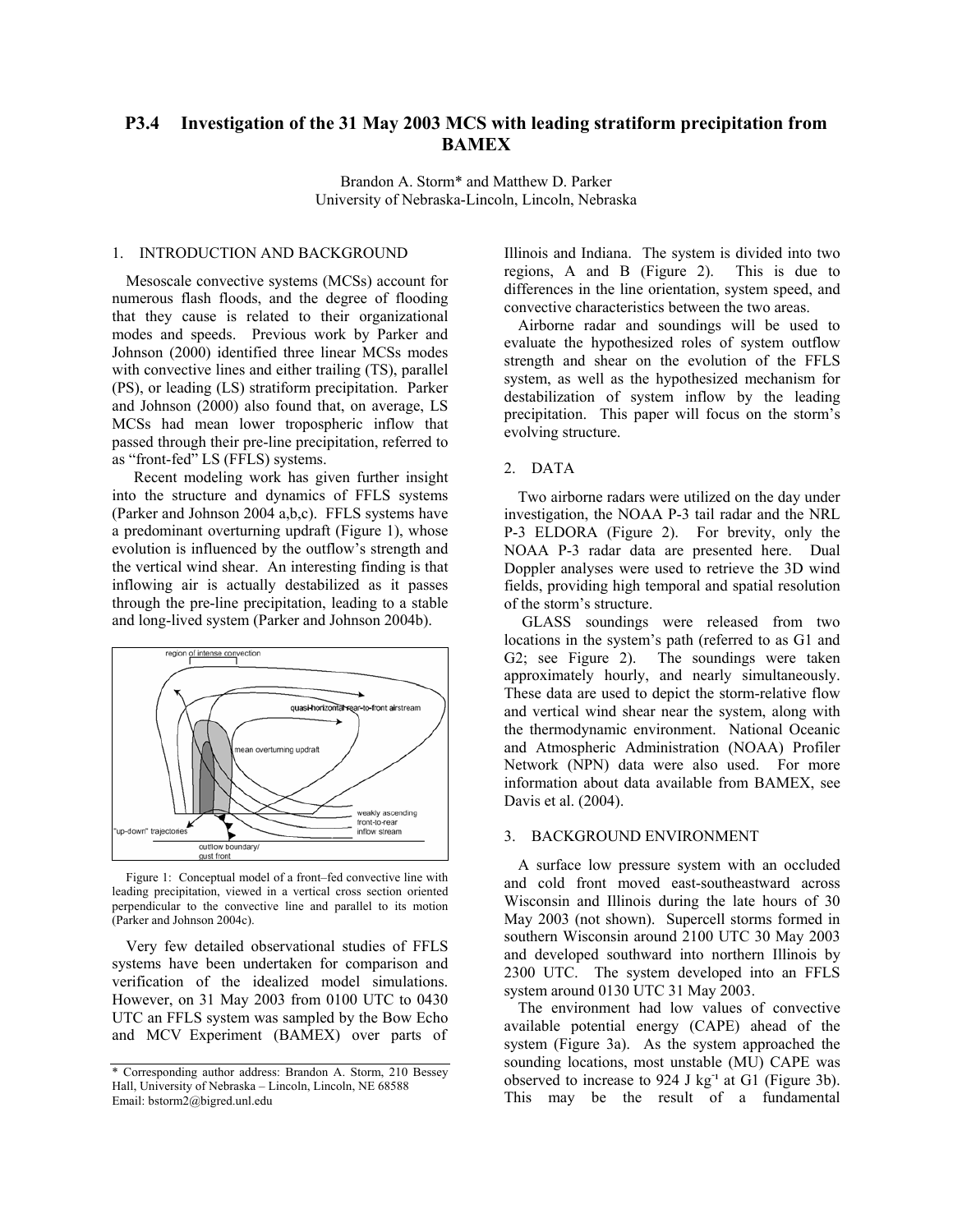destabilization process that occurs within the LS region, which allows the system to be stable and long-lived. Parker and Johnson (2004b) found that the vertical profile of melting, evaporation, and consequent ascent in the LS region could remove CIN and add CAPE to the pre-line base state sounding. This aspect of the 31 May 2003 MCS will be investigated more in our ongoing work.



Figure 2. Composite radar reflectivity (dBZ) at the time period 0200 UTC from WSR-88D radars. Flight tracks of NOAA P-3 and NRL P-3 during the time period of 0150 – 0159 UTC are indicated by red and purple line, respectively. Locations of soundings are indicated by G1 and G2 and Wolcott, IN wind profiler site by WLC.



Figure 3. Skew T-ln p plot of rawinsonde observations from G1: (a) 0017 UTC 31 May 2003: mixed-layer (ML)CAPE = 0 J kg<sup>-1</sup> and MLCIN  $=$  n/a; most unstable (MU) parcel at 772 hPa has MUCAPE = 53 J kg<sup>-1</sup> and MUCIN = -8 J kg<sup>-1</sup>. (b) 0329 UTC 31 May 2003: MLCAPE = 43 J kg<sup>-1</sup> and MLCIN = -155 J kg<sup>-1</sup>; MU parcel at 829 hPa has MUCAPE = 924 J kg<sup>-1</sup> and MUCIN = -5 J kg<sup>-1</sup>: flag=25 m s<sup>-1</sup>, full barb=5 m s<sup>-1</sup>, half  $barb=2.5$  m s<sup>-1</sup>.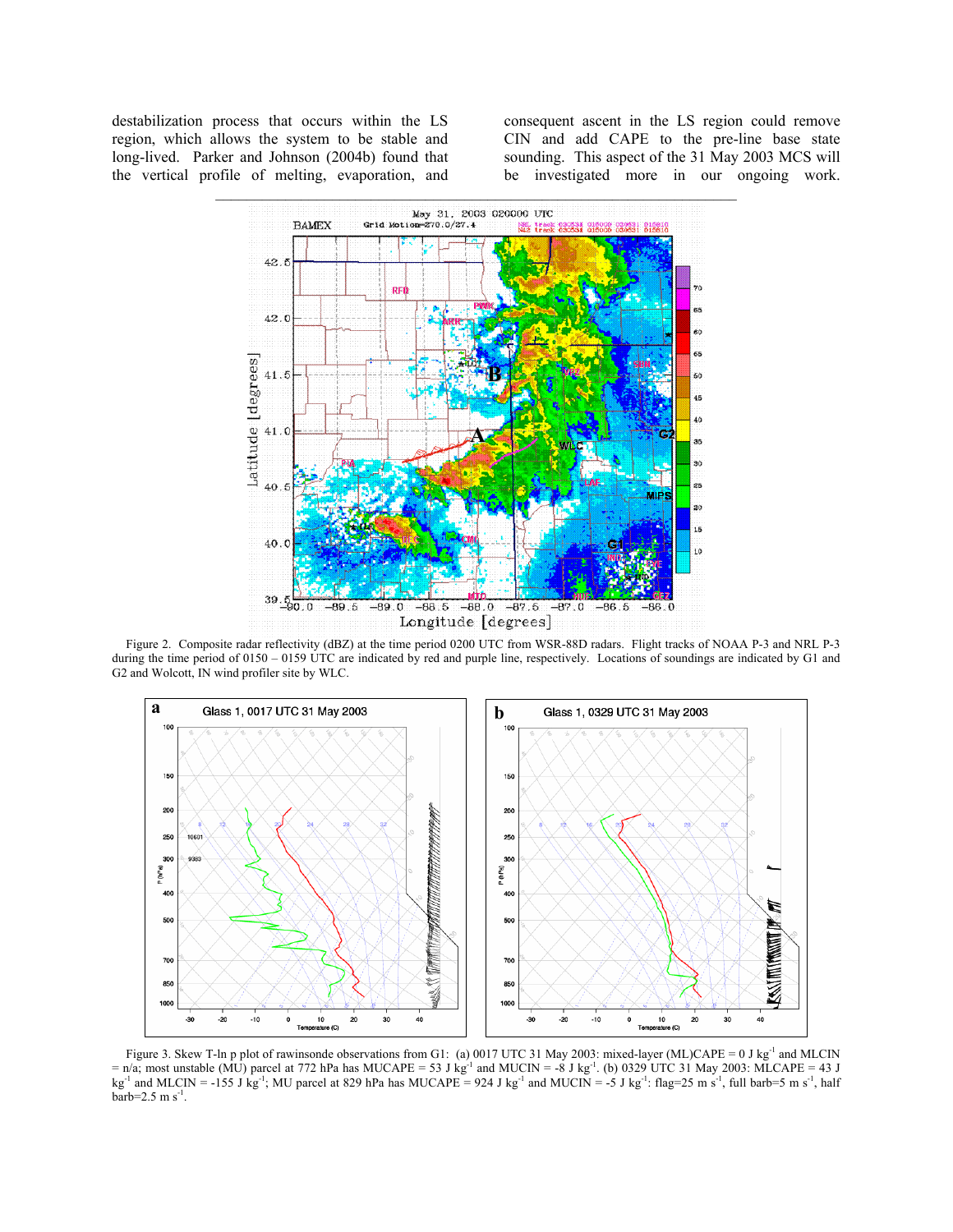# 4. STORM STRUCTURE AND SHEAR

By 0200 UTC May 31 the system had developed into an FFLS system over eastern Illinois and western Indiana, with the heaviest convection on its southern end (Figure 2). Observations of the FFLS system during its early, mature and dissipating stages are used to depict its basic structure and evolution. Here we present data from 0200, 0300 and 0400 UTC, and also discuss the environmental shear and pre-system flow during the evolving system's lifetime.

#### 4.1 STORM-RELATIVE PRE-SYSTEM FLOW AND SHEAR

Storm-relative pre-system flow and shear values were computed from the NPN station Wolcott, Indiana (WLC), G1, and G2 soundings. We assume that G1 represents region A (Figure 2), the area with more organized convection, while G2 represents region B. WLC is roughly between the two regions.

The system experienced line-perpendicular frontto-rear flow, passing through the leading stratiform region up through 5 km AGL (Figure 5), characteristic of a FFLS system. Little to no alongline flow was observed ahead of the system (not shown). G2 had experienced deeper rearward stormrelative winds than the other sites. In the 5-8 km layer, in which Rutledge and Houze (1987) found bulk transport of MCS hydrometers to be focused, the system experienced mainly rear-to-front stormrelative flow at G1 and WLC. However, G2 experienced mainly front-to-rear flow from  $5 - 8$  km. This may help explain why region B had a much less archetypal LS structure (Figure 2).

Another significant difference between region A and B is the 0 -3 km vertical wind shear (Table 1). At 0100 UTC, the 0-3 km line-perpendicular shear was significantly larger at G1 and WLC than at G2, which may explain why the convection in region A was stronger and better organized than that in region B (e.g. Rotunno et al. 1988).

### 4.2 0200 UTC NOAA P-3

The NOAA P-3 radar sampled the southern end of the system around 0200 UTC (Figure 2). Crosssections were taken perpendicular to the system throughout various updrafts to give a depiction of the storm structure and flow (Figure 5a).

The updrafts' common feature is an overturning updraft, and the cross-sections correspond well to Parker and Johnson's (2004c) conceptual model (Figure 1). Most of the flow is perpendicular to the line (Figures 5 and 6), such that the system is quasi-2D. Interestingly, the convective updrafts were fairly shallow (Figure 6), extending only to  $5 - 6$  km AGL. This feature may have resulted from the low environmental CAPE. It appears that most of the updrafts are downshear from the heavy precipitation cores (Figure 5a and 5b). Precipitation develops within the rearward canted part of the updrafts (below 5 km AGL in Figures 6 A,B,C) and is unloaded before the updraft air acquires rear-to-fore momentum and overturns. The leading stratiform precipitation then results from remaining, smaller hydrometers that are advected forward.

The localized higher reflectivities within the stratiform region ahead of the convective line (Figures 6 B and C) are related to upward motions from old updrafts that have been cut off from the low-level inflow and are moving downshear. Such features may take the form of a buoyancy roll (gravity wave). Although not yet well understood, these patches of ascent and enhanced reflectivity also appear in numerical simulations of FFLS systems (e.g. Parker and Johnson 2004a).



Figure 4. Vertical profiles of storm-relative line-perpendicular winds for; WLC at 0000 UTC (Black), WLC at 0100 UTC (Green), G1 at 0138 UTC (Blue), and G2 at 0125 UTC (Red). Light blue shading indicates  $5 - 8$  km.

|                        | Table 1. Line-perpendicular shear parameters from WLC, G1,   |
|------------------------|--------------------------------------------------------------|
|                        | and G2 around 0100 UTC, expressed as vector wind differences |
| over specified layers. |                                                              |

|                           | Parameter                | Observed   |
|---------------------------|--------------------------|------------|
| Data Source               |                          | Value (m s |
|                           | 0-3 km Line Perp. Shear  | 18         |
| G1 (0138 UTC)             | 0-6 km Line Perp. Shear  | 29         |
|                           | 3-10 km Line Perp. Shear | $21*$      |
|                           | 0-3 km Line Perp. Shear  | 14         |
| WLC (00 UTC)              | 0-6 km Line Perp. Shear  | 31         |
|                           | 3-10km Line Perp. Shear  | 27         |
|                           | 0-3 km Line Perp. Shear  | 17         |
| WLC (01 UTC)              | 0-6 km Line Perp. Shear  | 31         |
|                           | 3-10 km Line Perp. Shear | 23         |
|                           | 0-3 km Line Perp. Shear  | 12         |
| G <sub>2</sub> (0125 UTC) | 0-6 km Line Perp. Shear  | 24         |
|                           | 3-10 km Line Perp. Shear | 26         |

\*estimated due to missing data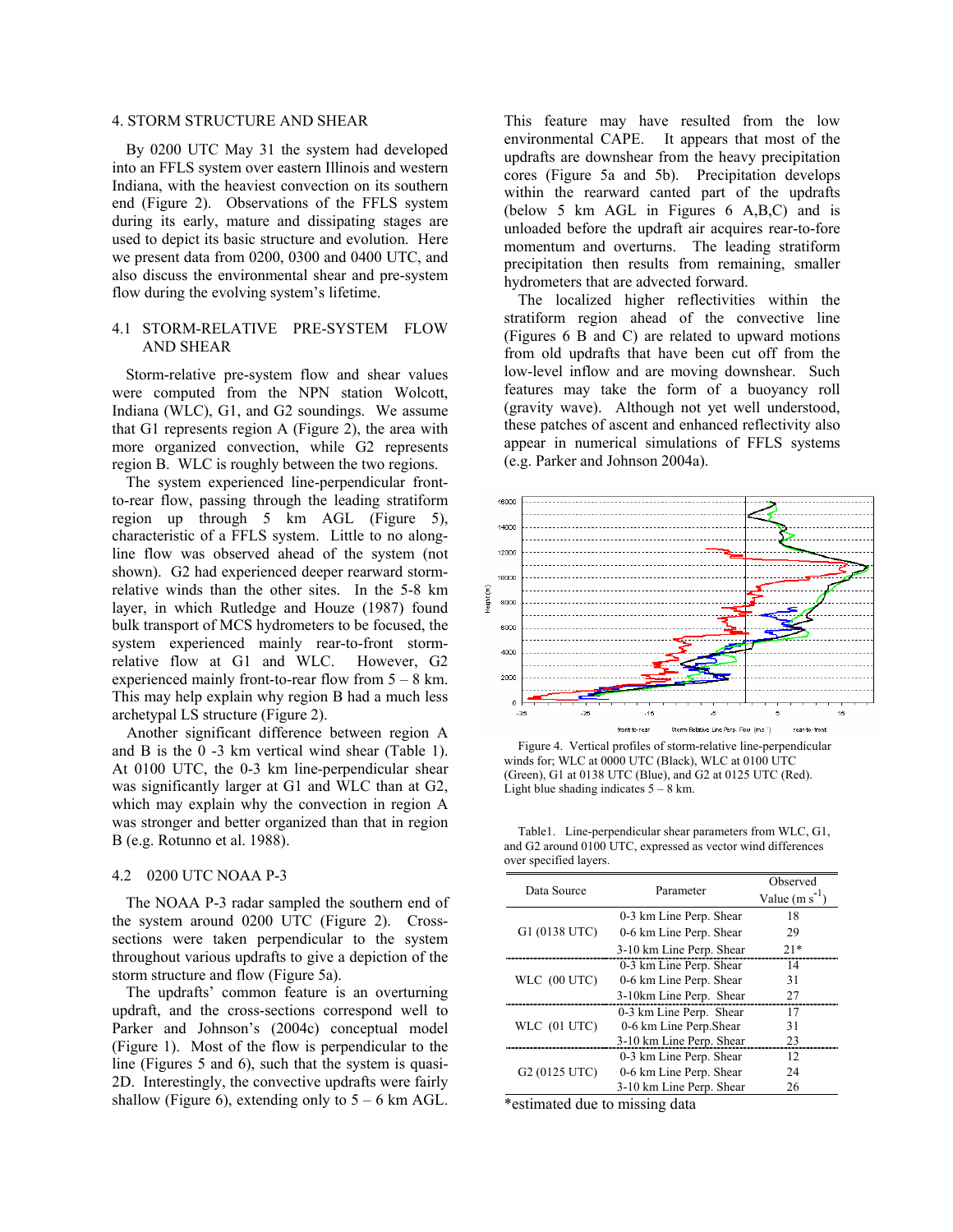

Figure 5. Horizontal analysis of (a) radar reflectivity and system-relative wind flow and (b) vertical air motion at 2.0 km MSL valid at 0210 UTC. Flight track shown in red, same as flight path in Figure 2. Thin black lines are locations of cross sections shown in Figure 6. Reflectivity and vertical air motion contour scale and the 10 m s<sup>-1</sup> scaling vector for winds are shown to the right and above respectively.



Figure 6. Vertical cross section of reflectivity and system-relative wind through corresponding lines in Figure 5. Reflectivity and vertical air motion contour scale and the  $10 \text{ m s}^{-1}$  scaling vector for winds are shown above.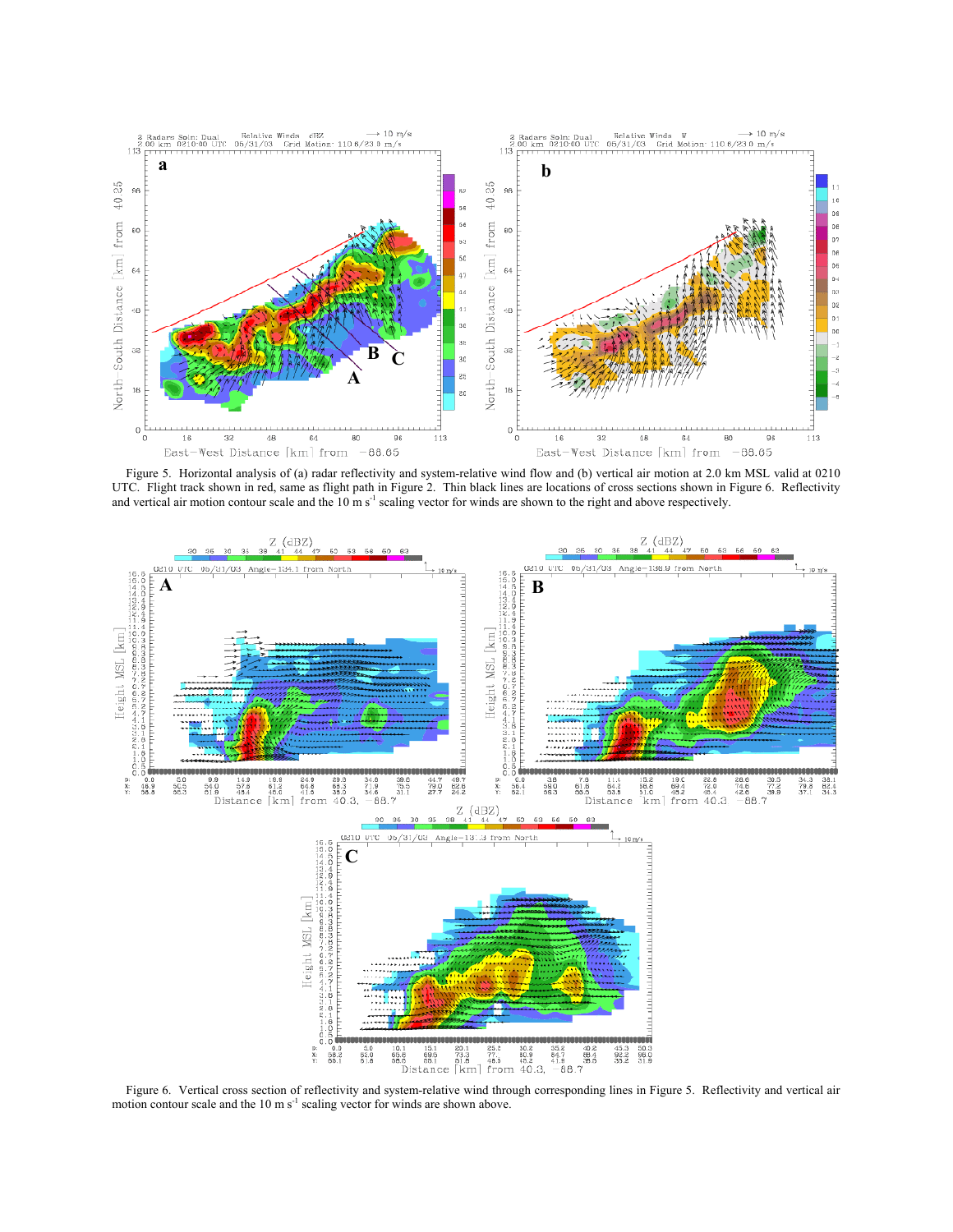### 4.3 0300 UTC NOAA P-3

The NOAA P-3 sampled roughly the same part of the system at 0300 UTC as it had at 0200 UTC (Figure 7). Low level flow became increasingly parallel to the line, and converged near the high reflectivity returns (Figure 7). The reasoning and significance of increasingly line parallel flow at lowlevels will be investigated more in the future.

The updrafts at 0300 UTC tended to lean more strongly upshear than those at 0200 UTC (Figure 8). An overturning updraft was still present. However, a jump updraft and overturning downdraft were also present (Figure 8 and 9), apparently marking the transition from a LS system to a trailing TS system. A trailing stratiform region was developing at 0300 UTC (Figure 8), presumably because the jump updraft now carries some of the hydrometers rearward.



Figure 7. Horizontal analysis of radar reflectivity and systemrelative wind flow at 2.0 km MSL valid at 0258 UTC. Flight track shown in red. Thin black line is location of cross sections shown in Figure 8. Reflectivity contour scale and the  $10 \text{ m s}^{-1}$  scaling vector for winds are shown to the right and above respectively.



Figure 8. Vertical cross section of reflectivity and systemrelative wind through corresponding lines in Figure 7. Reflectivity and vertical air motion contour scale and the  $10 \text{ m s}^{-1}$  scaling vector for winds are shown to the above.

In contrast to the FFLS systems modeled by Parker and Johnson (2004b), as the 31 May system matured no significant change was noted in the low-level lineperpendicular shear, even as the storm-relative lineperpendicular flow weakened over time. It may be that the cold pool's strength was the key factor in the evolution of this case. The transition from LS to TS structure is a subject of our ongoing investigation.



Figure 9. Theoretical two-dimensional model of a convective line depicting both jump and overturning updrafts, redrafted from Moncrieff (1992).

### 4.4 0400 UTC NOAA P-3

The NOAA P-3 again sampled the southern part of the system around 0400 UTC. The convection was less organized and not as intense as at previous times (Figure 10). The 0400 UTC cross-section shows no evidence of an overturning updraft (Figure 11). The region of TS precipitation continued to develop as a result of an increasingly dominant jump updraft carrying hydrometers rearward. The original, archetypal LS structure was by then almost totally absent. Our continuing investigations will address differences between the near-storm environments at 0200, 0300, and 0400 UTC in order to better explain the dynamical differences between the LS and TS modes, and the transition between them.



Figure 10. Same as Figure 7, except valid at 0350 UTC.